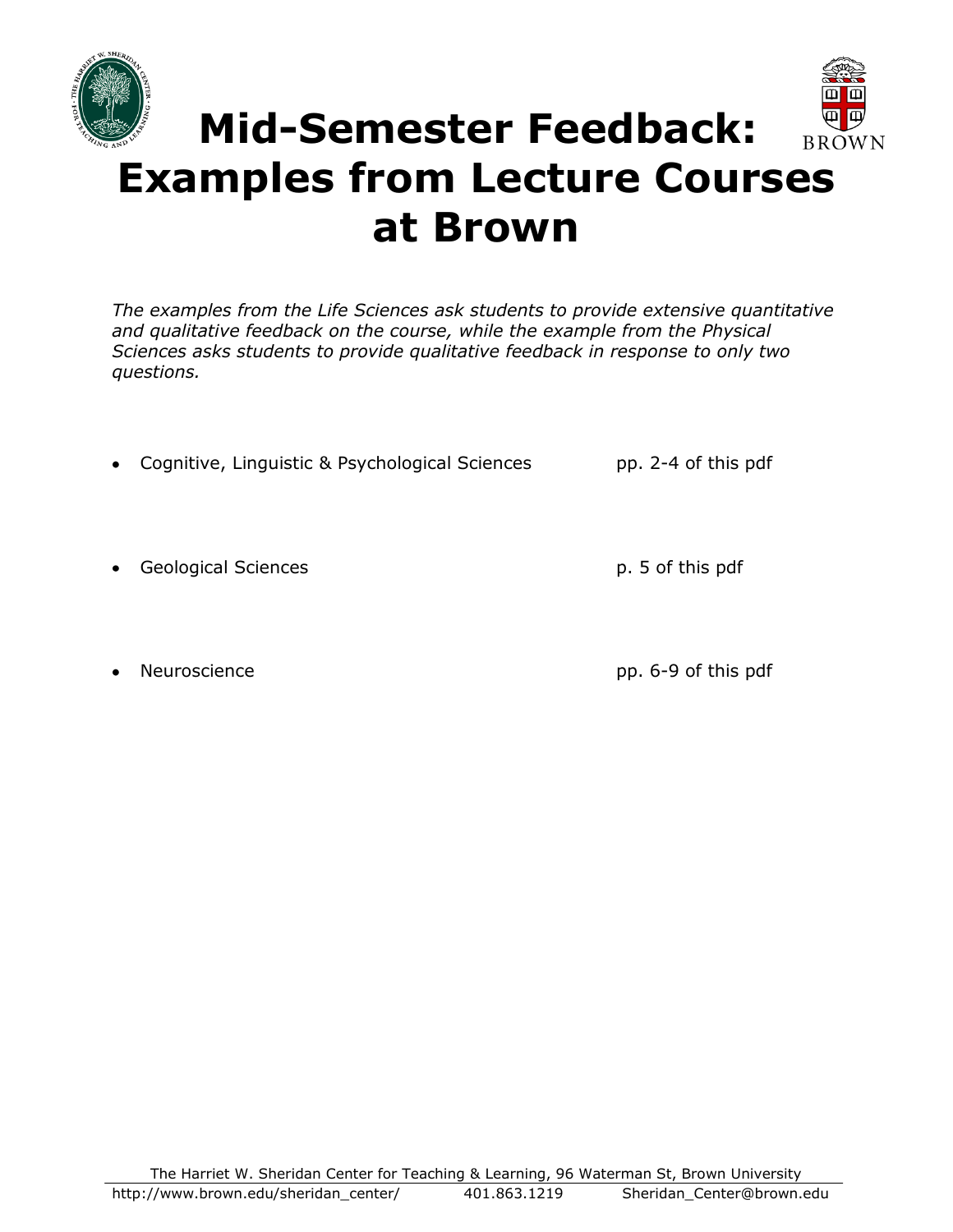### **Mid-course evaluation**

We would like to get your honest reactions to a number of aspects of the course, while there is still time to change and improve it for the rest of the semester. \* Required

What aspects of the course have been especially good in terms of your learning? \*



#### What aspects of the course could use improvement?\*

i.e., changes WE could make which would improve the learning environment and changes YOU could make that would improve your learning effectiveness

|  |  | ۰.                  |
|--|--|---------------------|
|  |  |                     |
|  |  |                     |
|  |  |                     |
|  |  |                     |
|  |  |                     |
|  |  | $\rightarrow$<br>-- |

The goal of the first module entitled 'Foundations' was for you to develop a sense of why modeling is important in understanding brains and minds, to learn about levels of analysis and how different modeling approaches relate to different levels of analysis. How well did we reach our teaching objective?

1=very successful, 5=very unsuccessful

- $1 2 3 4 5$
- C C C C C

The goal of the second module entitled 'Mental spaces' was to learn how the brain may extract a manageably small number of perceptually relevant features from high-dimensional sensory inputs? We have seen that linear algebra is the mathematical language to describe this concept. How well did we reach our teaching objective?

1=very successful, 5=very unsuccessful

- $1 2 3 4 5$
-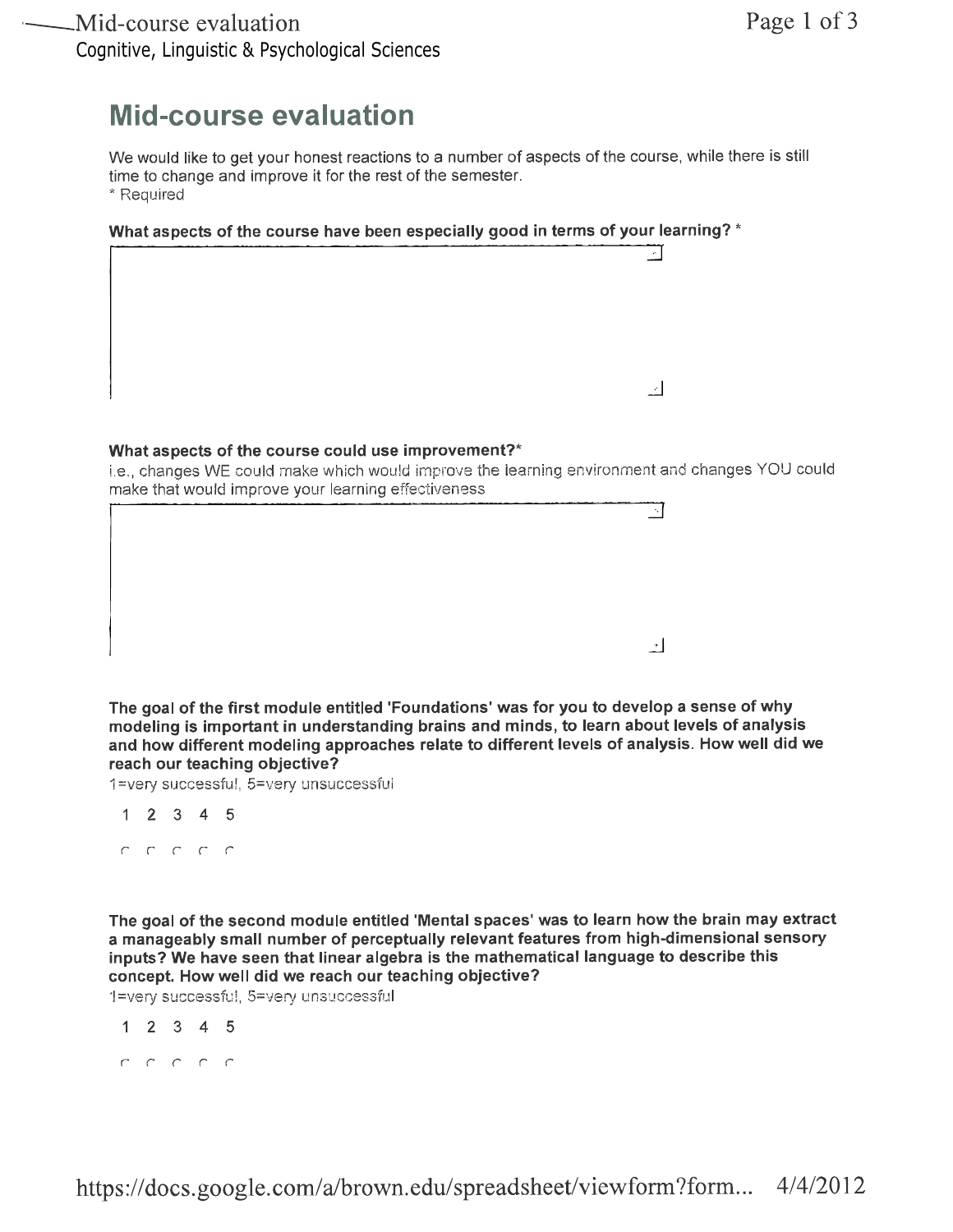$\Delta$ 

 $\overline{\mathcal{F}}$ 

 $\mathcal{A}$ 

 $\mathbf{A}$ 

 $\tau$ 

#### How difficult did you find the first assignment?\*

 $1 =$ very easy,  $5 =$ very difficult

 $12345$ 

 $C C C C C$ 

How many hours did you spend on the first assignment?\* 1=very easy, 5=very difficult

Less than 5 hours  $\overline{\mathbb{R}}$ 

#### How can the course staff be a better help for the next assignment?\*  $H_{\rm eff}$  the course staff better help for the next assignment? The next assignment?

#### Which tutorials did you attend?\*

- $\Gamma$  MATLAB
- $\Gamma$  Linear Algebra
- $\Gamma$  Probability

#### If you didn't attend any tutorials (or certain types of tutorials), please let us know why?\*

lf you didn't attend any tutorials (or certain types of tutorials), please let

What worked well for the tutorial(s) you attended?\*

 $\mathcal{C}=\mathcal{C}$  where the tutorial for the tutorial system of tutorial  $\mathcal{C}$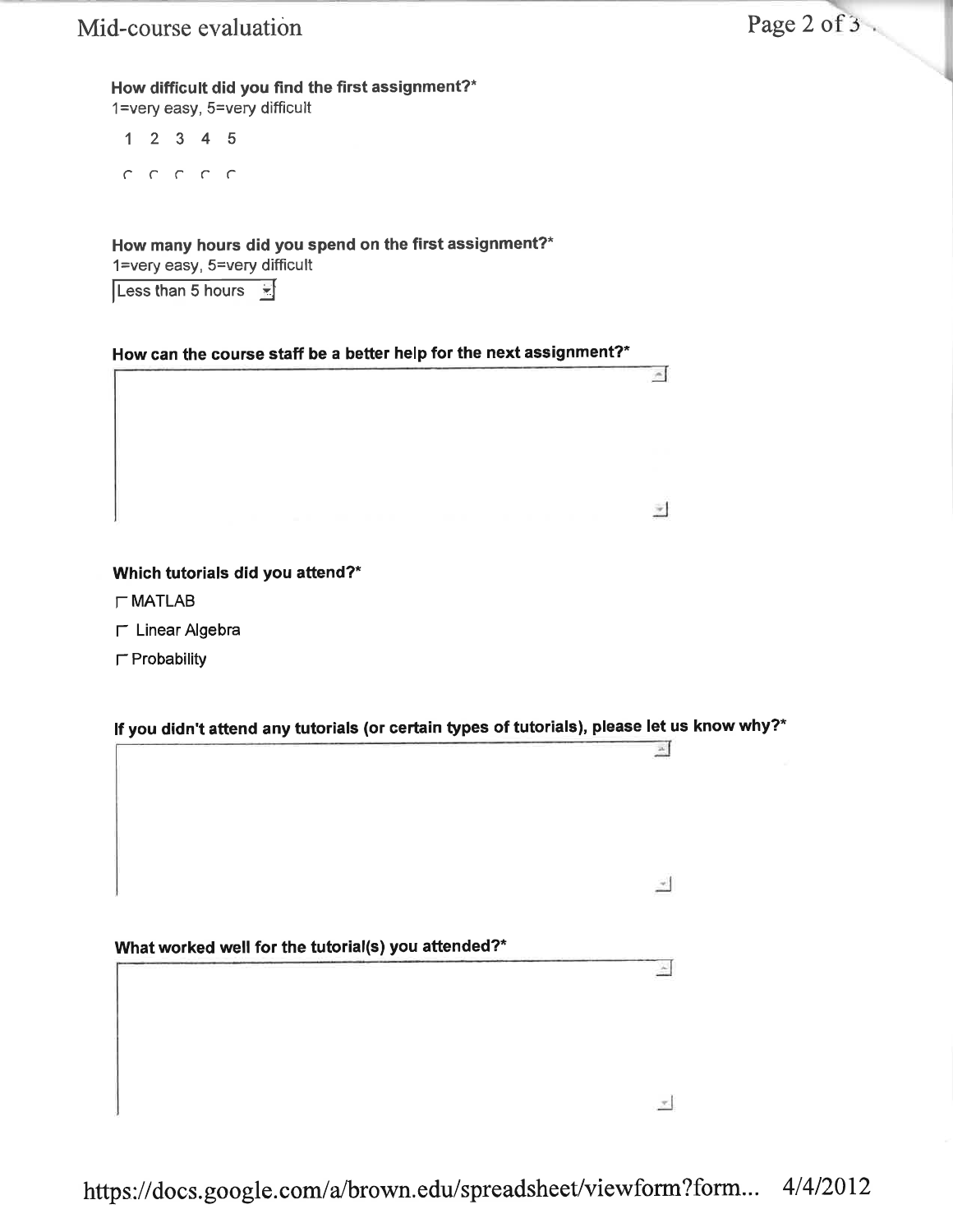## <sup>\*</sup>Mid-course evaluation

| Serre's office hours, classmates, etc.*        |               |  |
|------------------------------------------------|---------------|--|
|                                                |               |  |
|                                                | $\mathcal{L}$ |  |
| Submit                                         |               |  |
| Powered by Google Docs                         |               |  |
| Report Abuse-Terms of Service-Additional Terms |               |  |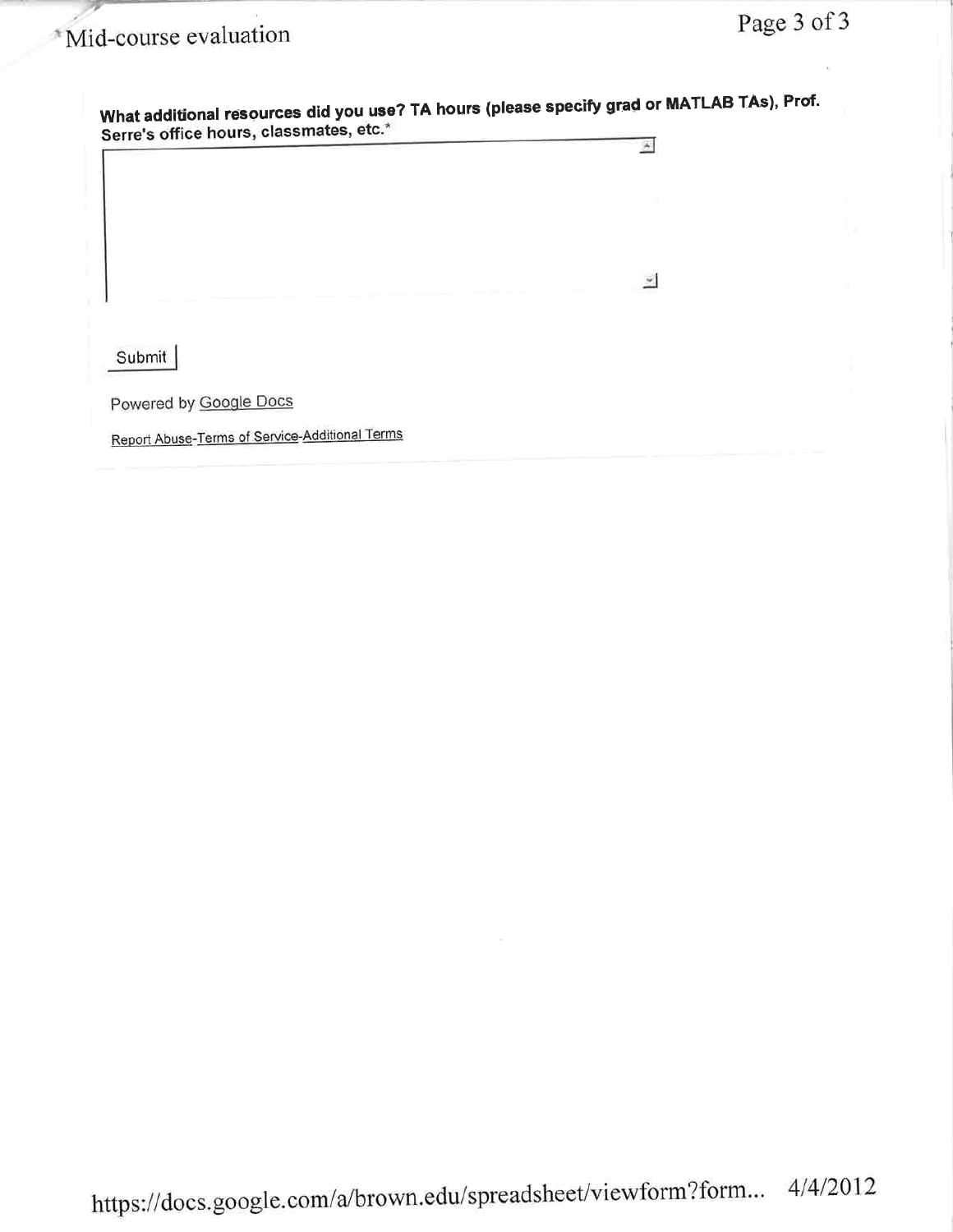#### **Geological Sciences**

#### **Mid-Course Suggestions**

#### **(course number, date)**

We would like to get your honest reactions to a number of aspects of the course, while there is still time to change and improve it for the rest of the semester.

Aspects that you might comment on include correlation between course activities and course objectives; how classes are run; professors' clarity and enthusiasm; fairness of first exam; usefulness of homeworks, labs, and field trips; fairness of grading; availability and effectiveness of professors and TAs; and usefulness of assigned readings.

**What aspects of the course have been especially good in terms of your learning? (please be specific about how/why that aspect is good)**

**What aspects of the course could use improvement?** *(Make specific suggestions)* 

**¨ changes WE could make which would improve the learning environment**

**¨ changes YOU could make that would improve your learning effectiveness**

**Name (optional)**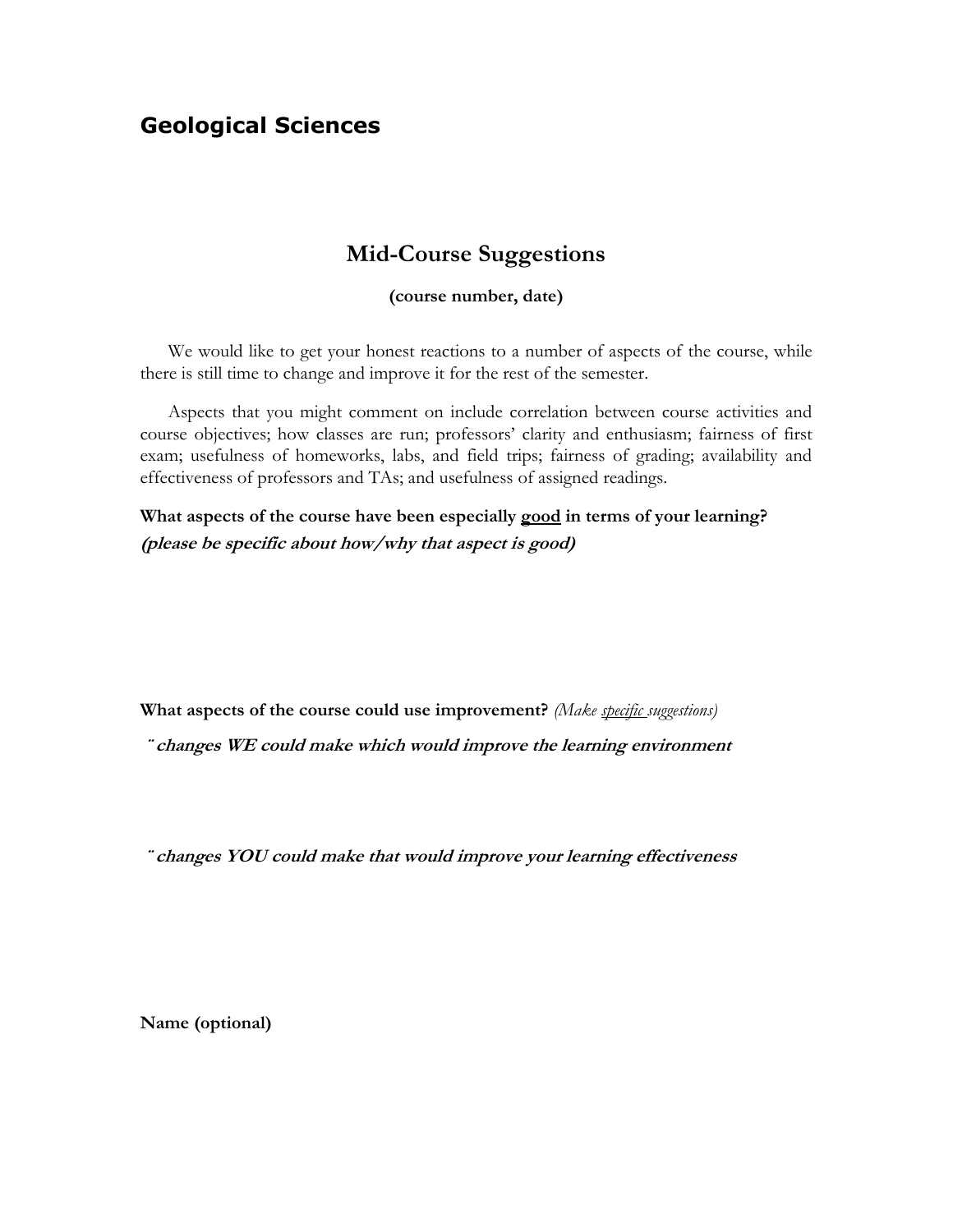

**Dr. Linden gives well organized presentations.**

123456 7

**Dr. Linden encorages my role in the learning process.**

123456 7

**Dr. Linden uses good examples.**

123456 7

**Dr. Linden uses media well.**

123456 7 **Dr. Linden is available.** 123456 7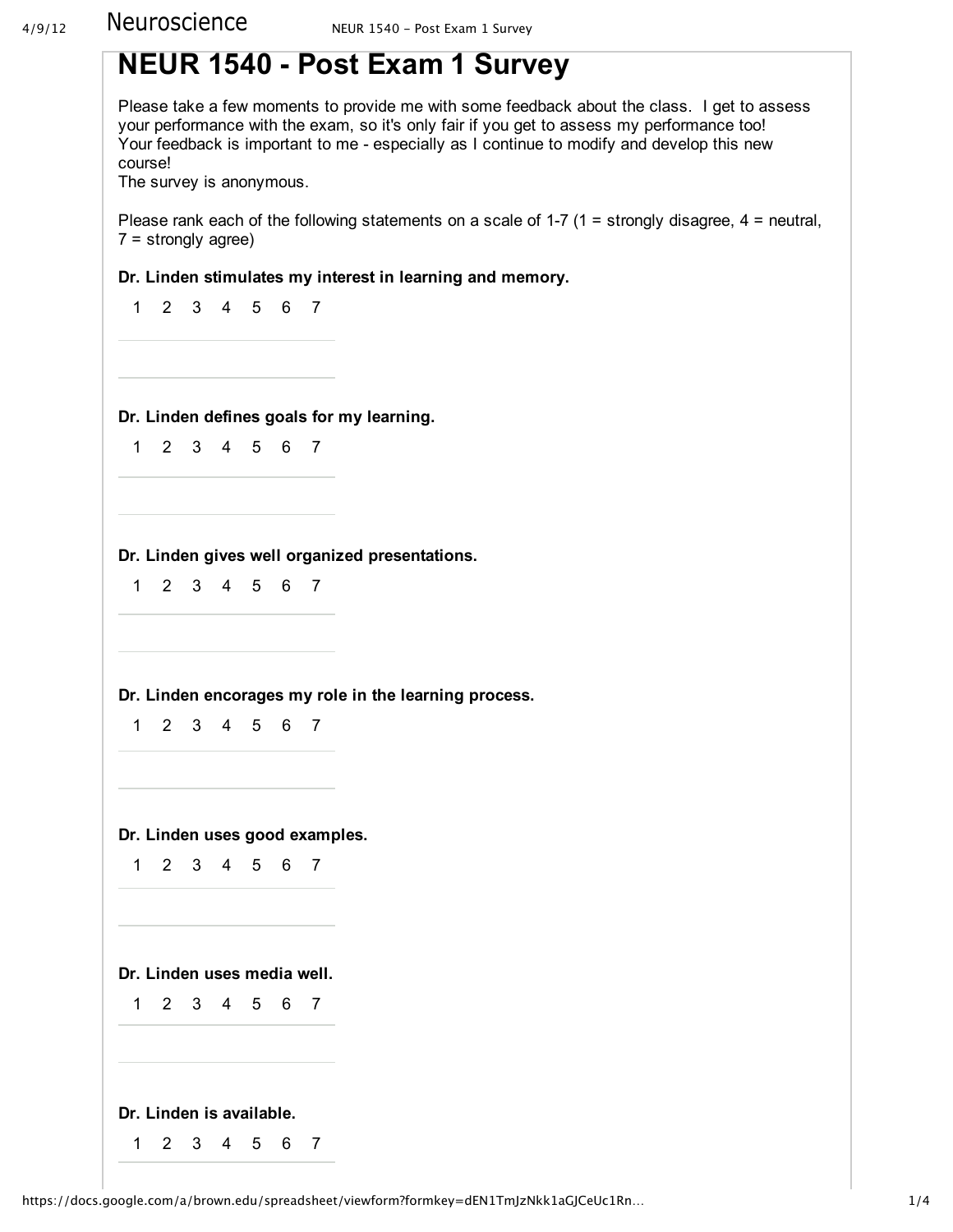|  | Lectures contibute to my learning. |  |  |  |
|--|------------------------------------|--|--|--|
|--|------------------------------------|--|--|--|

1 2 3 4 5 6 7

**Discussing papers contributes to my learning.**

1 2 3 4 5 6 7

**The textbook contributes to my learning.**

1 2 3 4 5 6 7

**The reflective activities contribute to my learning.**

1 2 3 4 5 6 7

**Quizzes contribute to my learning.**

1 2 3 4 5 6 7

**I have a good understanding of the concepts.**

1 2 3 4 5 6 7

**I can apply the concepts.**

| $\overline{1}$ | 2 3 | ; 4567 |  |
|----------------|-----|--------|--|
|                |     |        |  |

#### **I am learning a great deal.**

1 2 3 4 5 6 7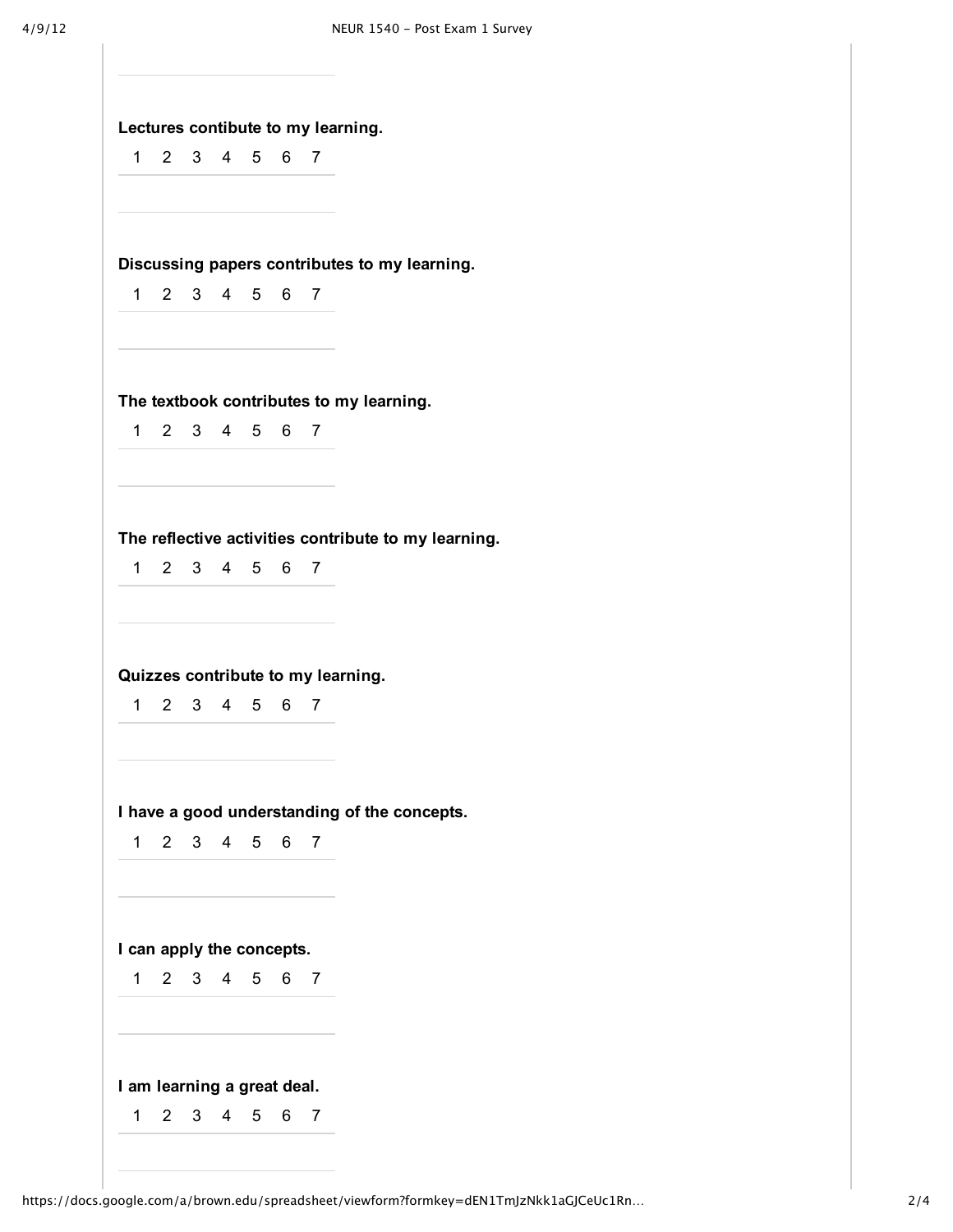|                                     |           | 1 2 3 4 5 6 7 |  |             |                                                                    |  |
|-------------------------------------|-----------|---------------|--|-------------|--------------------------------------------------------------------|--|
| Too slow                            |           |               |  |             | Too fast                                                           |  |
|                                     |           |               |  |             |                                                                    |  |
| Exam 1 difficulty                   |           |               |  |             |                                                                    |  |
| (Try to ignore the length problem!) |           |               |  |             |                                                                    |  |
|                                     | $1 \quad$ |               |  | 2 3 4 5 6 7 |                                                                    |  |
| Too easy                            |           |               |  |             | Too hand                                                           |  |
|                                     |           |               |  |             |                                                                    |  |
|                                     |           |               |  |             |                                                                    |  |
|                                     |           |               |  |             |                                                                    |  |
|                                     |           |               |  |             | Things that hinder my learning in this class are:                  |  |
|                                     |           |               |  |             |                                                                    |  |
|                                     |           |               |  |             |                                                                    |  |
|                                     |           |               |  |             |                                                                    |  |
|                                     |           |               |  |             |                                                                    |  |
|                                     |           |               |  |             |                                                                    |  |
|                                     |           |               |  |             |                                                                    |  |
|                                     |           |               |  |             |                                                                    |  |
|                                     |           |               |  |             | (again - I know it was too long, but anything about content, etc.) |  |
| General comments about the exam:    |           |               |  |             |                                                                    |  |
|                                     |           |               |  |             |                                                                    |  |
|                                     |           |               |  |             |                                                                    |  |
|                                     |           |               |  |             |                                                                    |  |
|                                     |           |               |  |             |                                                                    |  |
|                                     |           |               |  |             |                                                                    |  |

h

h

h